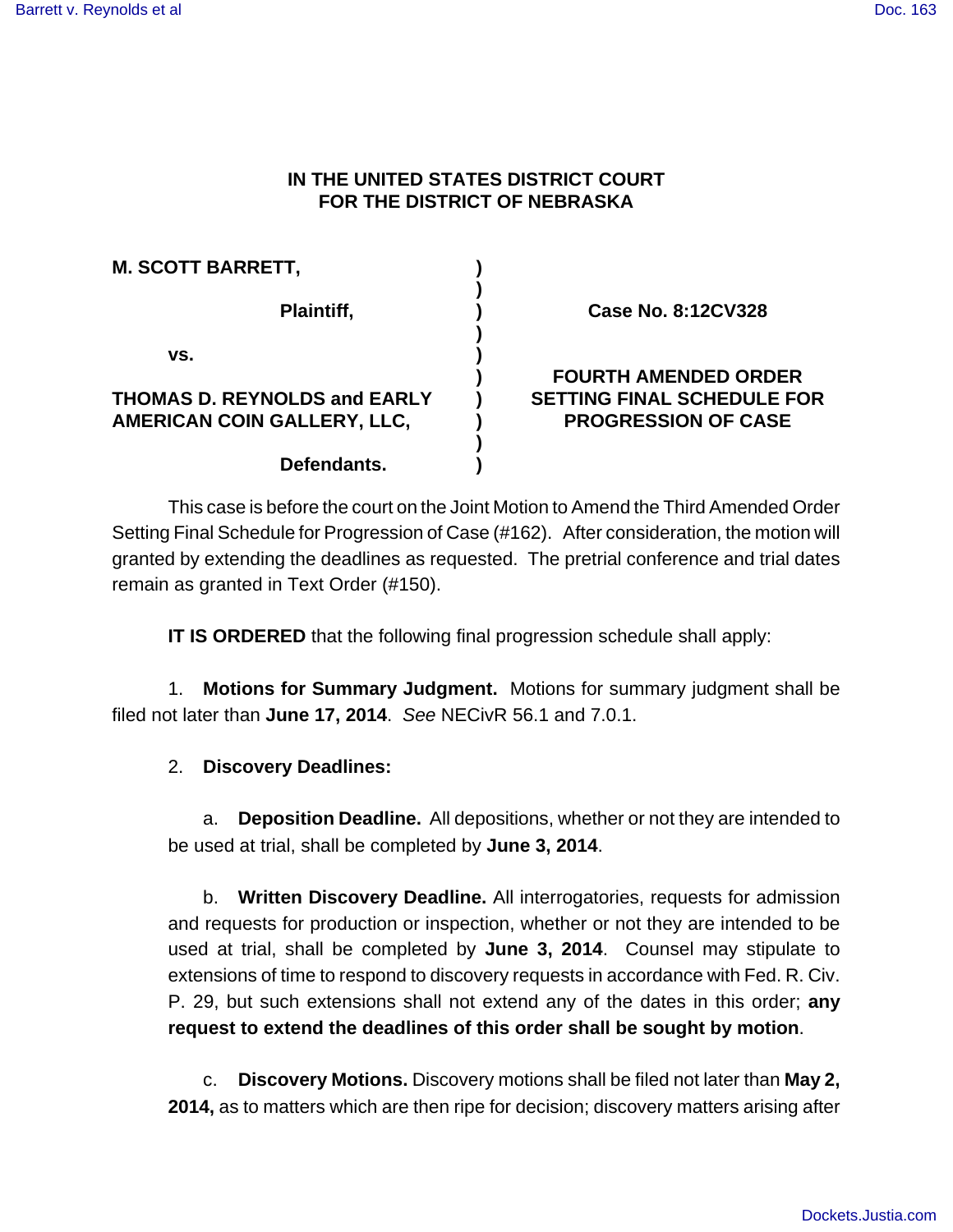that date may be the subject of motions until the deposition deadline. Counsel are reminded of the provisions of NECivR 7.0.1(i).

3. **Disclosure of Expert Witnesses.<sup>1</sup>** Each plaintiff, counter-claimant, and cross-claimant shall, as soon as practicable but not later than **May 2, 2014**, serve all opposing parties with the statement required by Fed. R. Civ. P. 26(a)(2) regarding each expert witness it expects to call to testify at trial pursuant to the provisions of Rule 702, 703 or 705, Fed. Rules of Evidence. Each defendant, counter-defendant, and cross-defendant shall serve its statement of the expert witnesses it expects to call to testify pursuant to Rule 702, 703 or 705, Fed. Rules of Evidence, pursuant to Fed. R. Civ. P. 26(a)(2) as soon thereafter as practicable, but not later than **May 2, 2014**. If necessary to refute the disclosed opinions of an expert witness of an opponent, a plaintiff, counter-claimant, or cross-claimant may disclose additional expert witnesses not later than **May 21, 2014**, provided that the disclosing party then provides all of the information described in Fed. R. Civ. P. Rule 26(a)(2) and makes the expert witness available for deposition prior to the date set for completion of depositions. Supplementation of these disclosures, if originally made prior to these deadlines, shall be made on these deadlines as to any information for which supplementation is addressed in Fed. R. Civ. P. 26(e). The testimony of the expert at trial shall be limited to the information disclosed in accordance with this paragraph.

4. **Pretrial Disclosures.** Pursuant to Fed. R. Civ. P. 26(a)(3), each party shall serve opposing counsel and file a redacted version as applicable with the following information regarding the evidence it may present at trial other than solely for impeachment purposes as soon as practicable but not later than the date specified:

a. **Nonexpert Witnesses - On or before August 4, 2014:** The name, address and telephone number $^2$  of each witness, separately identifying those whom the party expects to present and those whom the party may call if the need arises.

<sup>&</sup>lt;sup>1</sup>A treating physician must be identified pursuant to Fed. R. Civ. P. 26(a)(2)(A), but a treating physician is not deemed to be "retained or specially employed to provide expert testimony in a case" so as to require a written report under Fed. R. Civ. P. 26(a)(2)(B).

<sup>&</sup>lt;sup>2</sup>In accordance with the E-Government Act, counsel shall, on witness lists, exhibits, and other disclosures and/or **documents filed with the court**, redact Social Security numbers, home addresses, telephone numbers, and other personally identifying information of witnesses, but shall serve an unredacted version on opposing parties. See NECivR 5.0.3.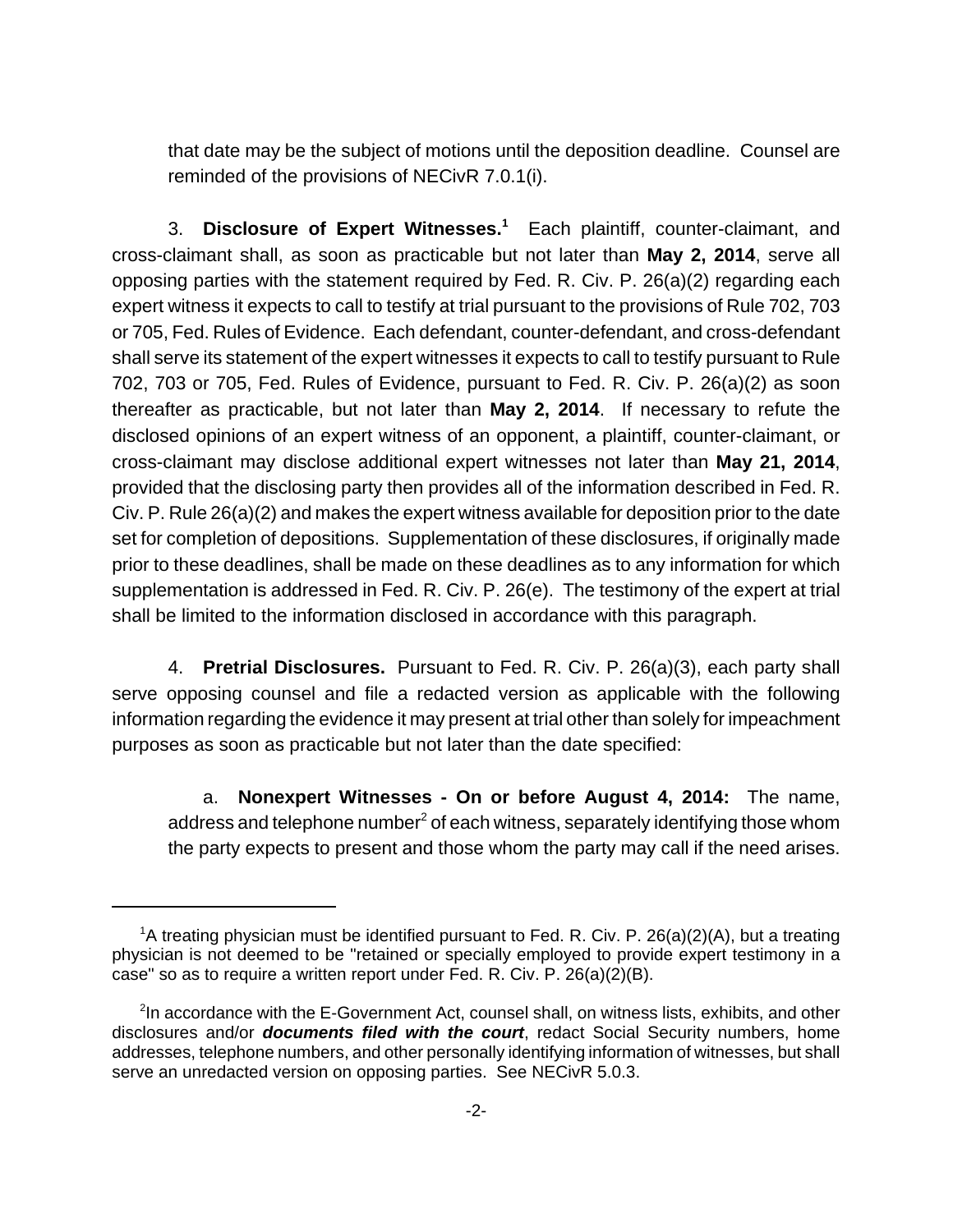b. **Deposition Testimony and Discovery** - The designation of discovery testimony and discovery responses intended to be utilized at trial is not required for this case. Motions to require such designations may be filed not later than fifteen (15) days prior to the deposition deadline.

c. **Trial Exhibits - On or before August 4, 2014:** A list of all exhibits it expects to offer by providing a numbered listing and permitting examination of such exhibits, designating on the list those exhibits it may offer only if the need arises.

d. **Waiver of Objections.** Any and all objections to the use of the witnesses, deposition testimony, discovery responses, or exhibits disclosed pursuant to the above subparagraphs, including any objection pursuant to Fed. R. Civ. P. 32(a) that a deponent is available to testify at the trial, shall be made a part of the pretrial order. Failure to list objections (except those under Fed. R. Evid. 402 and 403) is a waiver of such objections, unless excused by the court for good cause shown.

#### 5. **Motions in Limine.**

a. Motions in limine challenging the admissibility of expert testimony at trial under Fed. R. Evid. 702, see Kumho Tire Co., Ltd. v. Carmichael, 526 U.S. 137 (1999), and Daubert v. Merrell-Dow Pharmaceuticals, 509 U.S. 579 (1993), shall be filed by **June 17, 2014,** and accompanied by a request for a hearing if necessary. Failure to timely move for a hearing may constitute waiver of the request for a hearing.

b. Any other motions in limine shall be filed on or before **August 18, 2014**.

6. The **Final Pretrial Conference** with the undersigned magistrate judge is set for **August 25, 2014 at 9:30 A.M.,** in chambers, 111 South 18th Plaza, Suite 2210, Roman L. Hruska United States Courthouse, Omaha, Nebraska. The final pretrial conference shall be attended by lead counsel for represented parties. Counsel shall complete prior to the pretrial conference, all items as directed in NECivR 16.2. $3$  By the time of the pretrial conference, full preparation for trial shall have been made so that trial may begin

<sup>&</sup>lt;sup>3</sup>All personal information should be redacted from the public version of the order and/or attachments filed with the Clerk. See NECivR 5.0.3.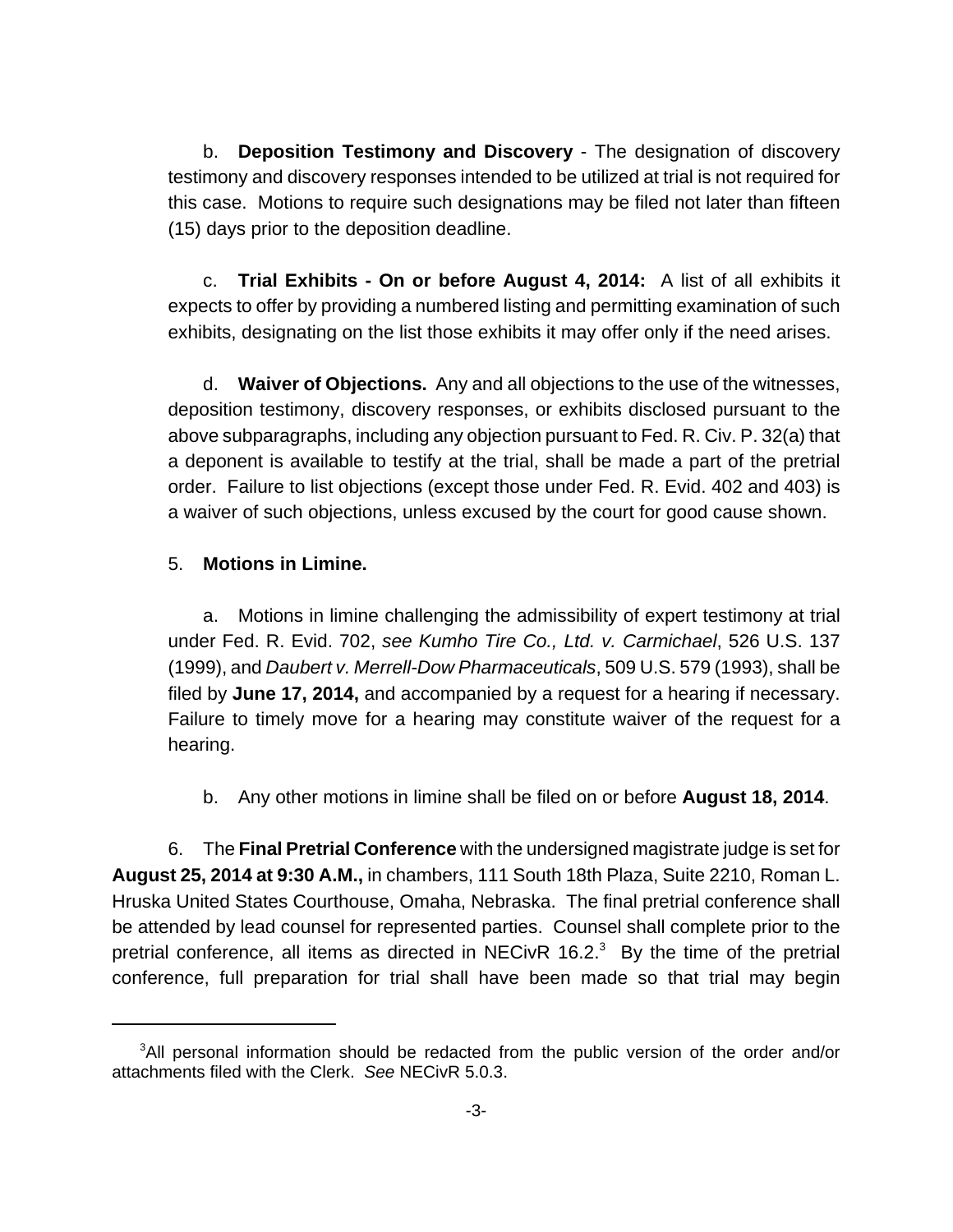immediately thereafter. The pretrial conference will include a discussion of settlement, and counsel shall be prepared through investigation, discovery and communication with clients and insurers, if any, to discuss fully the subject of settlement, including realistic expectations about liability, obstacles to agreement, offers made, and offers which can be made at the conference. Counsel shall be prepared to make additional offers or proposals for settlement in behalf of their clients at the pretrial conference, and counsel shall be prepared to make or opine on recommendations for further negotiations and conferences.

# 7. **Mediation and Settlement:**

a. If the parties intend to mediate their dispute, **notice of the mediation** shall be given to the staff of the magistrate judge's office. The filing of a mediation reference order will terminate pending motions, without prejudice to refiling. If the mediation is not successful, the moving party may reinstate such a motion by filing a written notice to that effect, and the other parties may respond in accordance with the local rules, regarding the date of the notice as reinstating the response/reply time that remained as of the date the mediation reference order was filed.

b. Not later than **two weeks prior to trial**, plaintiff or plaintiff's counsel shall serve on defendant or defendant's counsel a written, updated settlement proposal. Defendant or defendant's counsel shall respond in writing to such proposal not later than one week before trial.

c. **Notice of settlement** shall be given to the trial judge's office as soon as practicable but in any event in time to avoid summoning a jury. If a case settles and notice of settlement is not given in sufficient time to avoid summoning a jury, assessment of jury costs may – and normally will – be made against a party and/or counsel for one or more of the parties. For purposes of this paragraph, a jury is considered summoned for a trial at noon the business day prior to the designated date of trial.

8. **A Jury trial** is set to commence, at the court's call, during the week of **September 16, 2014**, in Omaha, Nebraska, before the **Honorable Laurie Smith Camp**, Chief United States District Judge. Unless otherwise ordered, jury selection shall be at the commencement of trial.